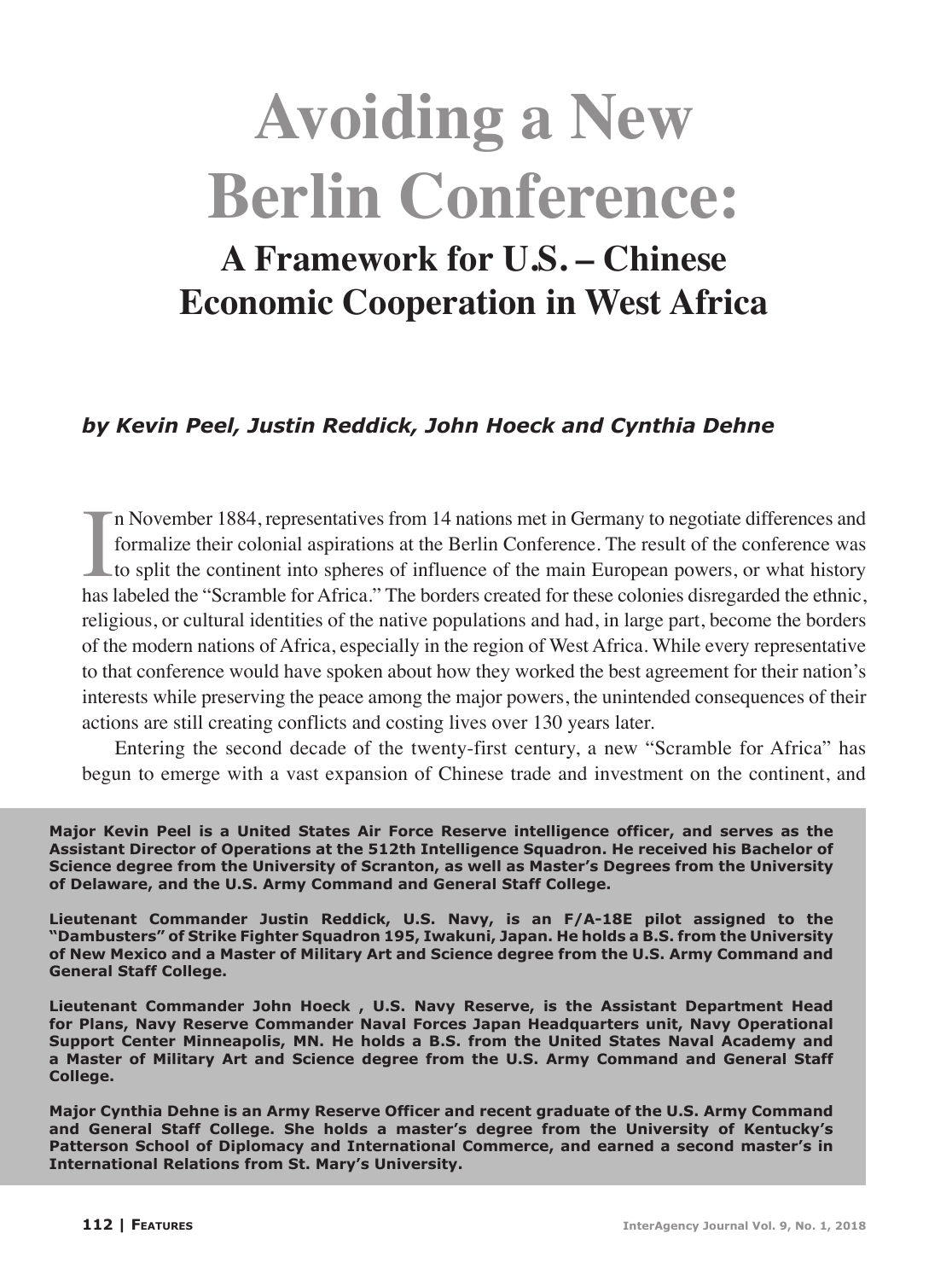the U.S. government looking to readdress its interests as it begins to fall behind. China's long-term presence posture has allowed Beijing to forge strong diplomatic relations with African governments and earn high favorability ratings among its populations, as it has grown into the continent's largest trading partner. However, there is growing concern among both foreign and West African observers that China's continued investment in the region is contingent on its ability to access natural resources, rather than on its intent to improve living conditions or economic growth. As the two global powers maneuver to secure their interests, it is critical that the interests of the local populations and the future development of their nations also be considered.

Despite the differences in approach, the U.S. and China have shared interests in West Africa mainly, the building and maintaining of strong and secure nations. Through a cooperative, balanced strategy, the U.S. government and People's Republic of China (PRC) can achieve mutual economic success. Such cooperation brings four additional impacts, all adding to stability in the region:

- The containment or destruction of violent extremist organizations (VEOs).
- The ability to prevent and respond to pandemics or other serious health concerns.
- Increased ability of nations to effectively govern themselves, relatively free of corruption.
- An economic environment where the U.S., China, and the nations of West Africa can collectively prosper.

# **Chinese and U.S. Economics in West Africa**

The U.S. government and the PRC approach economic aid to West African nations with two very different strategies. First, the U.S., through the U.S. Agency for International Development (USAID) and the Millennium Challenge Corporation (MCC), seeks to maintain elements of free and fair societies in countries that are recipients of aid. To do so, each agency stipulates conditions that must be met before any aid distribution. MCC looks at data points in three categories: ruling justly; investing in people; and encouraging economic freedom.<sup>1</sup> The goals of projects initiated by the MCC are reducing poverty and spurring economic growth in a country or region, geared toward increasing the quality of life of a population. The projects funded by MCC are tailored and highly supervised to ensure that each project does not fall victim to political corruption.

**Despite the differences in approach, the U.S. and China have shared interests in West Africa—mainly, the building and maintaining of strong and secure nations.**

While USAID shares MCC's commitment to economic growth and prosperity through aid projects, stipulations for aid distribution is more effect-based, rather than focused on qualities of free and fair government. In order for aid dispersal or project initiation, USAID requires that it specifically be tied to a criterion or criteria in one of the following broad categories: peace and security; democracy, human rights, and government; health, including education; economic growth, including environmental issues; humanitarian assistance; capacity building; gender; youth; and issues crossing multiple categories.2 Because the U.S. government attaches certain conditions to aid in West Africa, many projects either never come to fruition or go unfinished due to changes in a country's political and human rights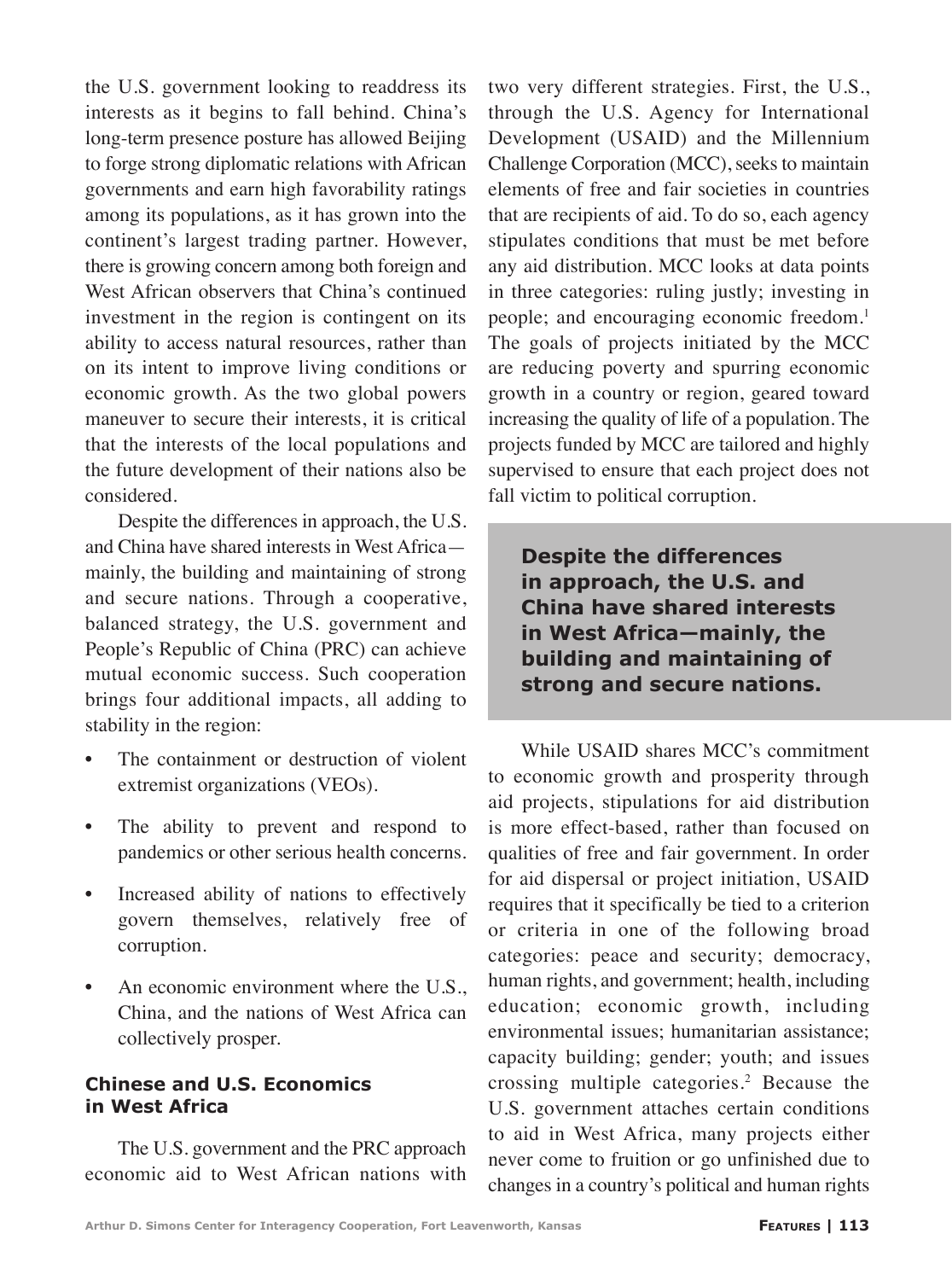environment.

The PRC, on the other hand, is mostly concerned with resource extraction from West African nations and the transportation/export of those resources back to China. To secure mineral rights, the PRC issues cash aid to pay off Western or international loans or develops infrastructure within a nation, mainly with the goal of easing resource export. While the PRC has funded and constructed other means of aid ranging from hospitals and schools to university scholarships and cultural exchange centers—its foreign aid activity in West Africa is largely "no-strings attached" with regard to democratic governance and human rights.3 As such, the PRC, using state-owned companies, gains easy and inexpensive access to West African minerals and resources, with little or no concern for the internal affairs of the nations at hand.

**The PRC... is mostly concerned with resource extraction from West African nations and the transportation/export of those resources back to China.**

According to a Congressional Research Service report in 2012, Chinese-African trade surpassed U.S.-African trade in 2009, and the gap has continued to widen since.<sup>4</sup> However, polls conducted by Gallup, Afrobarometer, and Pew Research reveal these investments have not had a proportionally negative affect on West African views of the U.S., despite marked improvements in West African perceptions of China.

The Spring 2015 Pew Research poll examined Chinese perceptions in Nigeria, Ghana, and Senegal. The percentage of respondents who held a favorable view of China were 70 percent in Nigeria and Senegal and 80 percent in Ghana. However, when asked about their views of the U.S., respondents from those nations were also

overwhelmingly positive. Nigerians held a 76 percent, Senegal an 80 percent, and Ghana an 89 percent favorable rating of the U.S., the second highest in the world.<sup>5</sup> From 2014–2015, Afrobarometer, an African-led research network, found that 67 percent of Liberians chose the U.S. when asked which country is the best model for future development. That was the highest of all 36 nations surveyed, and 15 percent higher than any other nation that responded in favor of the  $U.S.<sup>6</sup>$ 

Of the nations in the 2015 Pew Research poll, the U.S. conducted the least trade and foreign investment with Senegal since 2006. However, there has been a significant increase in the volume of trade between the two countries. In 2006, the U.S. exported \$96.9 million worth of goods (in U.S. dollars) to Senegal and imported \$20.7 million. By 2016, those figures grew to \$169.6 million and \$51.3 million respectively.<sup>7</sup> Over that same period, foreign direct investment (FDI) between the U.S. and Senegal decreased, from \$19 million in stock in 2006 to \$14 million in 2015.<sup>8</sup>

Over the same period, there has been a significant increase in the favorability rating of the U.S. in Senegal. According to a 2006 Gallup poll, 66 percent of adults ages 15 and older surveyed expressed approval of the U.S.<sup>9</sup> However, the Pew Research Center poll of American favorability ratings in 2015 showed that 80 percent of Senegalese surveys held a favorable view of the U.S., despite the decreased FDI.10 This corresponds with the aforementioned Afrobarometer survey regarding the best economic model for development, where 33 percent of Senegalese favored the U.S., compared to 28 percent for China.<sup>11</sup>

Over the same period, Senegal and China experienced a substantial increase in trade with total trade volume (exports and imports) increasing from \$196.7 million in 2005, to \$845.3 million in 2012, and then to over \$2.3 billion in 2015.<sup>12</sup> Chinese FDI stock in Senegal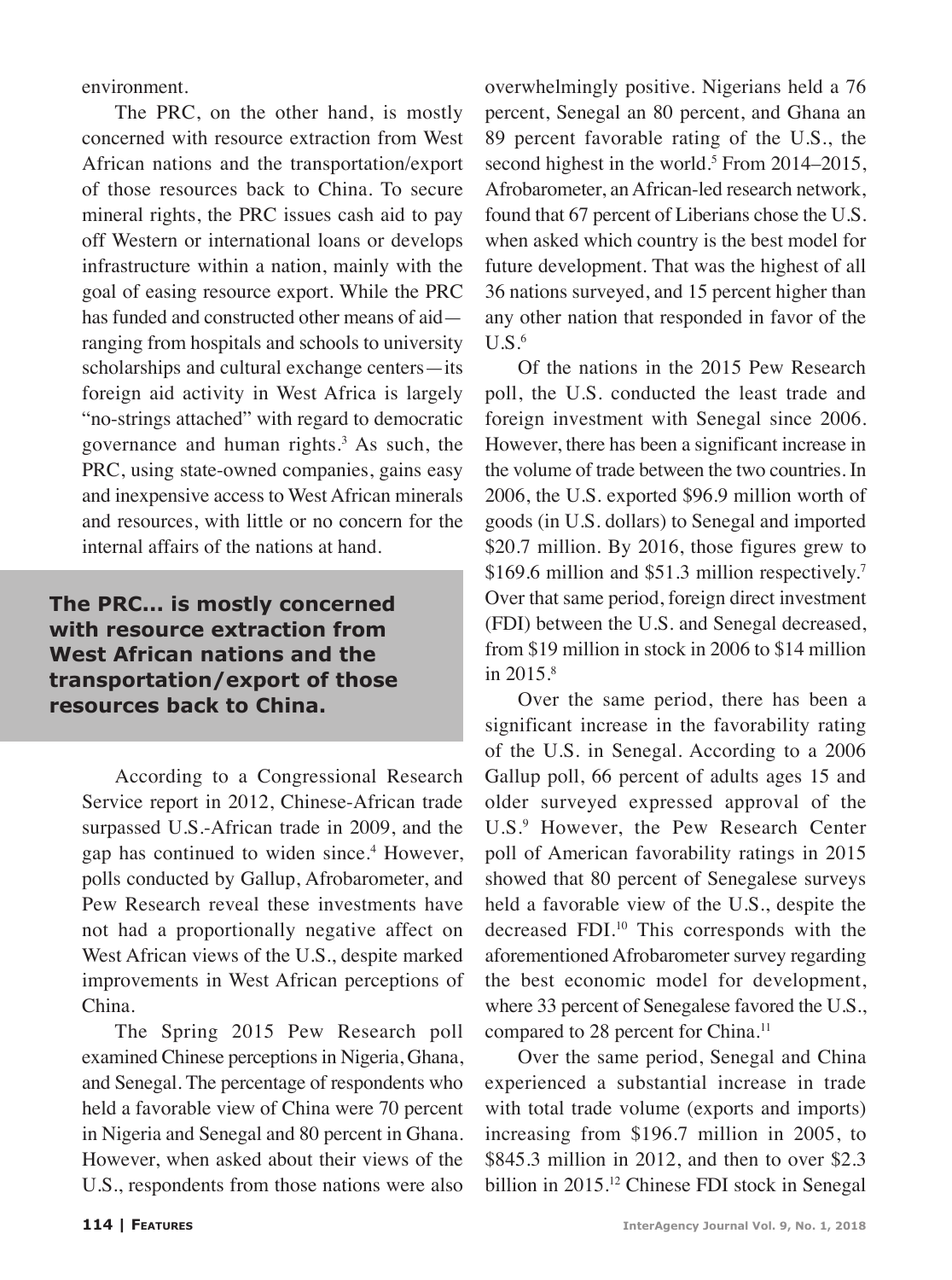rose from \$2.35 million in 2005 to \$45.03 million just five years later, according to the PRC Ministry of Commerce.<sup>13</sup> This increase in both trade and investment may account for the high favorability rating that China currently enjoys with Senegal. In the Pew Research survey conducted in 2015, 70 percent of Senegalese held a favorable view of China, with only 11 percent responding with an unfavorable view.14 This is supported by the Afrobarometer poll, which asked the Senegalese if they thought that Chinese economic and political influence in their country was mostly positive, mostly negative, or if they had not heard enough to say. 65 percent of Senegalese surveyed responded that they felt Chinese influence was a positive influence on the country.<sup>15</sup>

In contrast to Senegal, Ghana has been one of the largest trading and investment partners of the U.S. in West Africa. In 2006, U.S. exports to Ghana totaled \$289.5 million, while imports were \$192.2 million. Ten years later, those numbers climbed to \$783.4 million and \$287.7 million respectively.<sup>16</sup> American FDI stock in Ghana dwarfs the totals of Senegal, with a total of \$3.1 billion reported in 2013, an increase from \$974 million in 2006. Ghana also has \$37 million in FDI within the U.S. and is one of the few West African nations with a reciprocal investment in the  $U.S.<sup>17</sup>$ 

The result of this significant increase in American trade and investment is an improvement of already stellar favorability ratings among the Ghanaian people. According to the 2007 Pew Research Global Indicators Database, when polled on perceptions of the U.S., 80 percent of Ghanaians responded favorably. In 2015, the favorable response to the same question among Ghanaians climbed to 89 percent.<sup>18</sup> The 2014–2015 Afrobarometer survey further confirms this strong American favorability, with 37 percent choosing the U.S. as the best model for future development compared to only 15 percent that responded for China.<sup>19</sup>

This large increase in American trade with Ghana after 2006 pales in comparison with the explosion of trade between Ghana and China. In 2006, total trade between China and Ghana stood at an impressive \$882.8 million, with \$803.1 million being Chinese imports. By 2015, total trade volume had swelled to \$6.6 billion, with \$5.31 billion in Chinese exports to Ghana, compared to \$1.29 billion in Ghanaian exports to China.20 Chinese investment in Ghana also increased significantly, from \$7.33 million in FDI stock in 2005 to \$202 million by  $2010<sup>21</sup>$ 

# **In contrast to Senegal, Ghana has been one of the largest trading and investment partners of the U.S. in West Africa.**

These significant increases in both trade and investment since 2005 have also led to an improvement in China's favorability score among the Ghanaian people. In 2007, the Pew Research Center survey found that 75 percent of Ghanaians surveyed held a favorable view of China, which increased to 80 percent in 2015.22 However, the reaction to the rise in Chinese-Ghanaian trade, especially with Chinese imports, has not been entirely positive. The 2014–2015 Afrobarometer survey asked African citizens in 36 nations whether they thought Chinese economic and political influence in their country was mostly positive, mostly negative, or if they had not heard enough to say. 36 percent of Ghanaians responded that it was a negative influence, compared to 34 percent whose said it was positive, the second lowest favorability of the 36 nations polled. The same survey also asked citizens if they believed Chinese economic assistance did a good or bad job of meeting their country's needs, with 41 percent responding negatively and only 30 percent responding positively.23

The resumption of peace in Liberia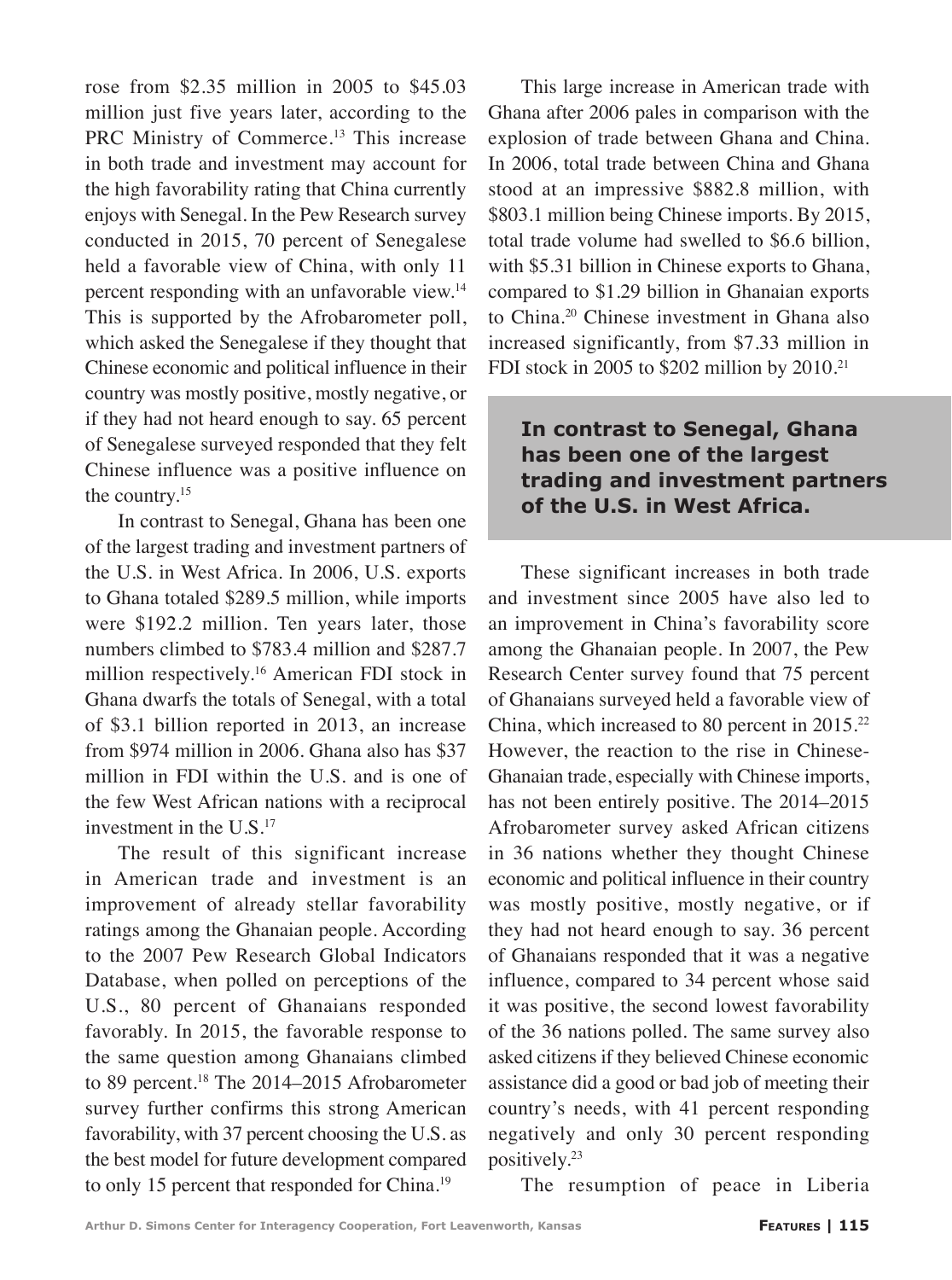corresponded to a significant boost in trade with the U.S., which stood at \$75.3 million in 2002, the final year of the civil war. In 2006, total trade volume between the two nations was \$207.7 million, with \$139.9 million being in Liberian exports to the U.S. Ten years later, that trade volume has increased slightly to \$240.6 million, with \$176.5 million in U.S. exports to Liberia.<sup>24</sup> The U.S. also increased its FDI in Liberia over that period from \$556 million in stock in 2006 to \$929 million in 2015.25

**...despite a significant increase in both trade and investment across West Africa, the gains China has made in public opinion polls have had no negative impact on perceptions of the U.S. or U.S. government in the same nations.**

Due to the historic ties with the U.S. dating back to the nation's founding, it is a common assumption Liberians have a natural favorability toward Americans. However, there have been few surveys available to gauge Liberian attitudes towards the U.S. outside of the 2014– 15 Afrobarometer survey, as the Pew Research Center has not surveyed Liberians in any of its Global Attitudes Surveys in the last decade. Gallup has published just three polls including Liberia, but they centered on the opinion of the U.S. government, which can be different from attitudes towards the nation as a whole. In 2007, Liberians polled by Gallup held a 35 percent approval rating of American leadership, compared to a 12 percent disapproval. The majority of respondents, 53 percent, held no opinion of the U.S. government .26 Following the election of Barak Obama in 2009, U.S. government approval in Liberia spiked to 90 percent in 2010, only to plummet to 65 percent in 2011.27 In 2007, Pew Research conducted their own survey in Ghana, where the U.S. received an 80 percent favorability rating as a whole; however, the U.S. government , and specifically the President, received only a 69 percent approval from the same respondents, which nearly matches the 70 percent result from the Gallup poll.<sup>28</sup>

China and Liberia have enjoyed a significant relationship since the turn of this century, marked by increasing levels of trade and investment. In 2006, Chinese-Liberian trade volume stood at \$531.7 million, increasing to \$1.54 billion in 2015. However, like the other two countries mentioned above, the trade is heavily weighted in China's favor, with \$1.36 billion of 2015 trade accounted for by Chinese exports to Liberia.29

Liberian opinions about China are limited by the same lack of survey data that was found for opinions on the U.S. The most in-depth survey of Liberian opinions over the last several years remains the 2014–2015 Afrobarometer survey, which did ask several questions about China. Its data revealed that Liberians largely welcomed the increased trade and investment from China. When asked how they felt about Chinese economic and political influence in their country, 81 percent of Liberians responded favorably, compared to only seven percent who responded negatively. The 81 percent favorable rating was the highest positive response of the 36 nations in the survey.<sup>30</sup> Similarly, 68 percent of Liberians believed that Chinese economic development assistance did a good job of meeting their country's needs, compared to only 20 percent who felt the Chinese were doing a poor job. $31$ 

As shown by these examples, despite a significant increase in both trade and investment across West Africa, the gains China has made in public opinion polls have had no negative impact on perceptions of the U.S. or U.S. government in the same nations. Therefore, in West Africa, it appears that influence among the populations is not a zero-sum game, removing one potential source of conflict between the two nations.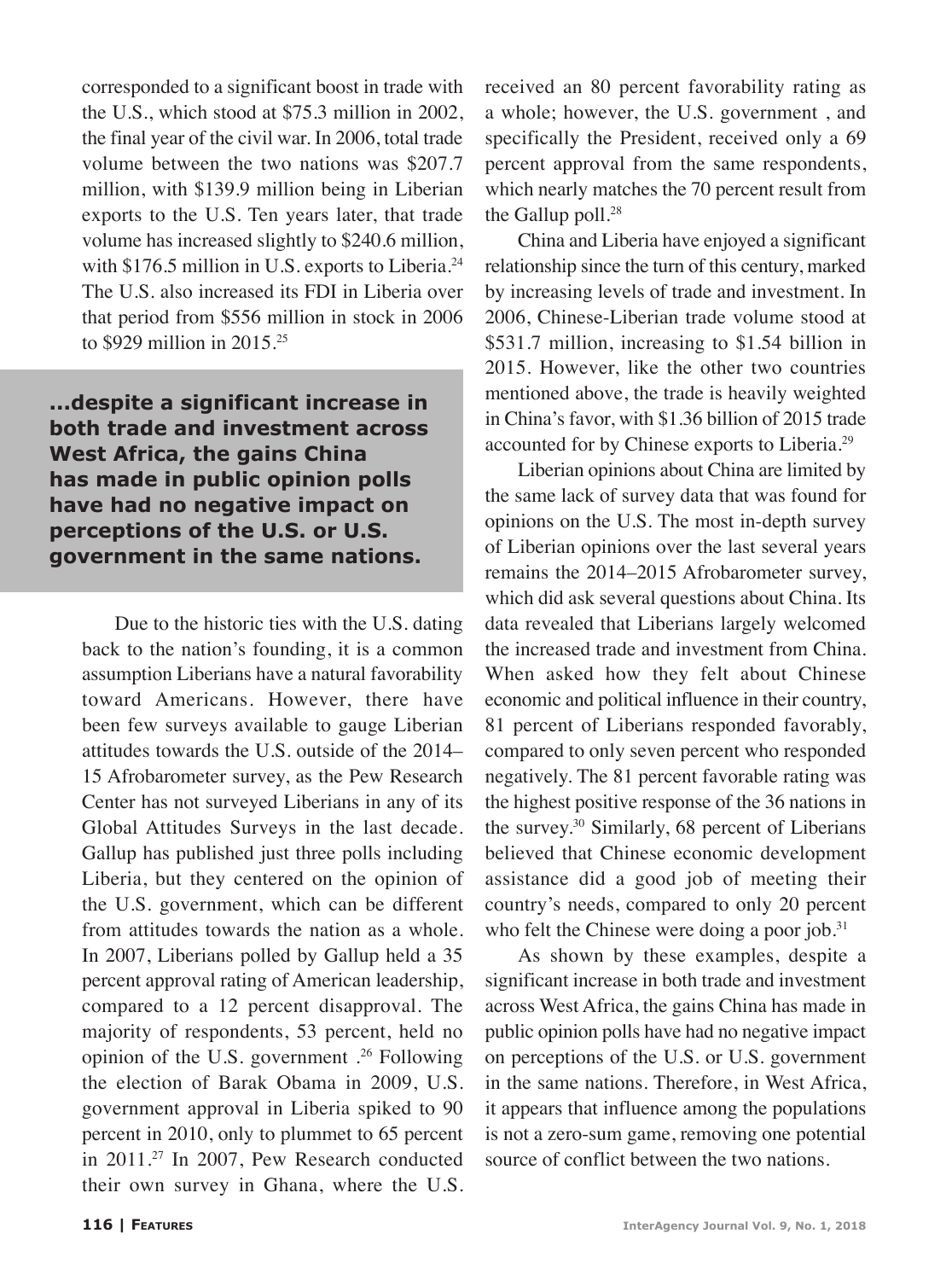#### **PRC investment and West African Corruption**

In 2000, *The Economist* published an article titled "The Hopeless Continent." The article asserted that corruption would lead to an African future characterized by barbarism.<sup>32</sup> The overwhelming belief was that most African states were rife with corruption and incapable of effective governance—a belief that is still prevalent today. Western development strategies in Africa are dominated by altruism, usually focusing on humanitarian aid and the spread of liberal democratic ideas. In the past, Western strategies advocated a linear democratization approach that begins with free elections and ends when states evolve to a constitutional democracy. Western African strategies largely failed to account for culture, context, and the citizens of African nations. However, as Beijing recognized great economic opportunity in resource-rich Africa, China adopted a much different strategy that promoted complementary economic interests. With a comprehensive African strategy focused primarily on economic interests, Chinese investment in Africa grew rapidly to include trade and infrastructure aid. Instead of advocating an altruistic approach centered on "helping poor people," they employ soft power tools and treat African states as equal trading partners. This approach allows China to quickly outmaneuver other nations, which concerns the Western powers. A broad assumption held by many in the West is that Chinese efforts especially business ventures—increase corruption throughout the continent. When the root causes of corruption are understood, it is evident that PRC investment does not cause corruption in West Africa. Corruption in West Africa is caused by states with ineffective governance, limited transparency, and weak rule of law.

Although there is evidence that some business transactions between Africa and

China have been influenced by corruption, this does not indicate that PRC investment in West Africa directly increases corruption. However, as argued by Economist Angus Deaton, all investment aid from richer to poorer nations has the potential to cause corruption and hinder national development.<sup>33</sup> Because African governments receive aid directly, they "need no contract with their citizens, no parliament, and no tax-collection systems."34 The key to stability and preventing corruption is strengthening governance, transparency, and the rule of law. Without a solid foundation that includes these three tenets, states are weak and conflict-prone, economic development is hindered, and citizens remain poor.

**Though Africa is flush with resources, extraction and export of those resources rarely go toward improving citizens' quality of life, mostly due to corrupt African governments.**

Though Africa is flush with resources, extraction and export of those resources rarely go toward improving citizens' quality of life, mostly due to corrupt African governments. Corruption indexes continue to paint a dire picture, pointing to high rates of corruption in most West African nations.35 The 2016 Transparency International Corruption Perceptions Index show that Nigeria and Ghana failed to improve their scores. Additionally, Ghana's score decline is the second largest in the Index, falling from a score of 47 in 2015 to 43 in 2016.36

Unfortunately, the root causes of corruption in Africa are often misunderstood. While it is easy to blame the roots of African corruption on weak institutions left in place by colonial powers, this does not address the problem in its entirety or provide any potential solutions. The international community, in tandem with leaders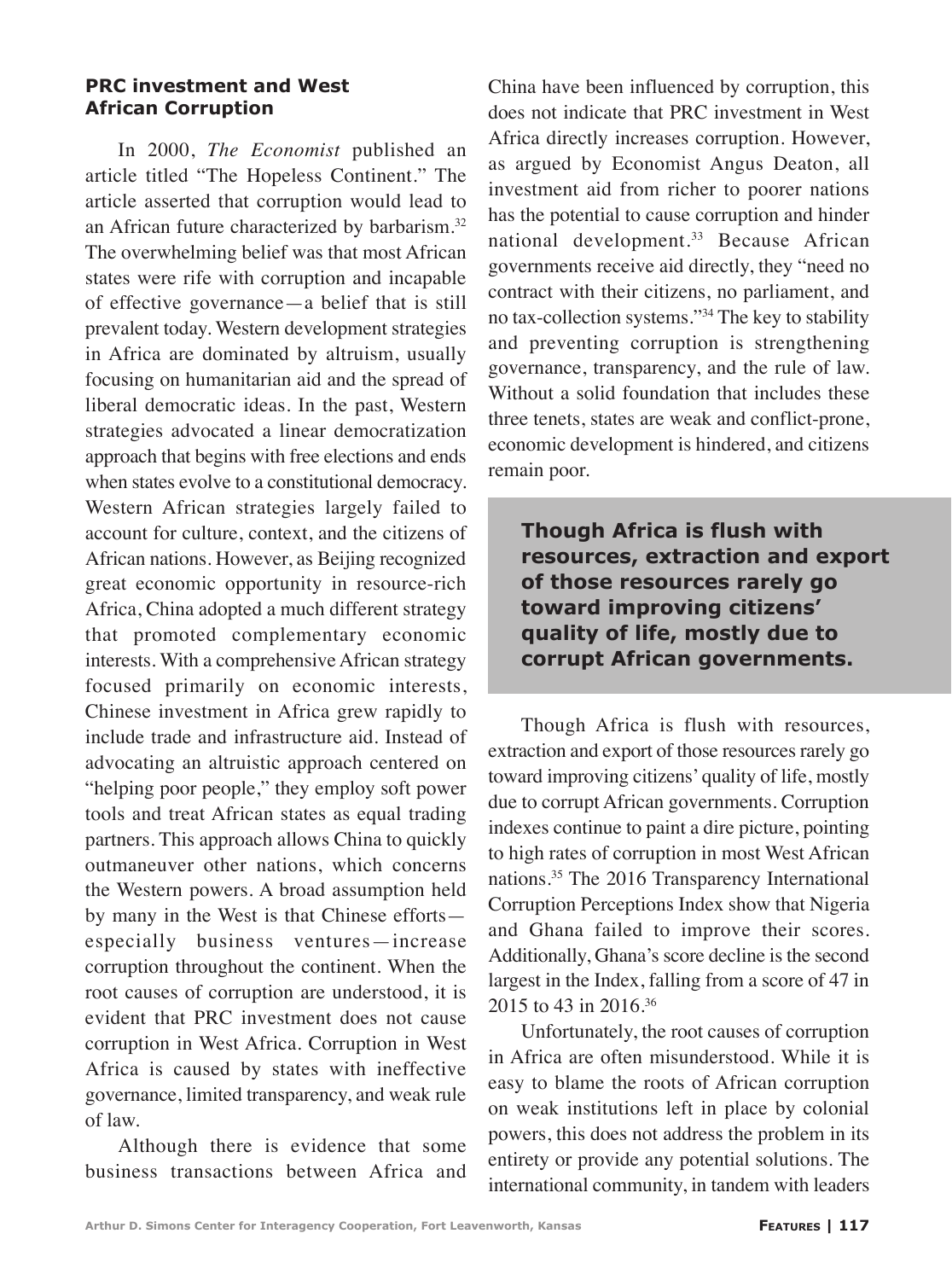from West African nations, should address corruption in the region actively. To mitigate corruption, institutions should be strengthened and governments must be held accountable. The U.S. and the PRC are in unique positions to tackle the problem of corruption, given the large economic presence each nation maintains in West Africa.

Unlike the West, China's strategy does not focus on saving or guiding a "desperate" Africa. Instead, China treats Africa as a business partner. While China directs investment efforts toward economic interests and resource extraction, the U.S. government directs aid toward the improvement of quality of life, to include humanitarian assistance, health and education, conflict mitigation, peacebuilding, and rule of law programs. Both nations' efforts in West Africa are vital to building regional security and stability and paving the road for future prosperity.

**Unlike the West, China's strategy does not focus on saving or guiding a "desperate" Africa. Instead, China treats Africa as a business partner.** 

In 2015, PRC President Xi Jinping unveiled a "win-win cooperation" strategy between China and Africa with a goal of fostering mutual prosperity, while allowing investors to "do good while doing right." Part of this strategy consisted of \$60 billion in Chinese aid in developing local economic capacity over three years.37 The PRC also promised to cancel outstanding debts for Africa's least developed countries, provide aid for drought-stricken countries, and award scholarships to African students.<sup>38</sup> Additionally, President Xi agreed to assist with providing satellite reception to 10,000 African villages and upgrading health care facilities.

The U.S. and China can mutually benefit

from a stable and prosperous Africa. Both Beijing and Washington have crucial economic and political interests in West Africa, so peace and stability are essential. By cooperating, the U.S. and China can craft a long-term strategy that promotes peace and development ultimately advancing everyone's interests. China's presence in West Africa is not altruistically motivated, but China's involvement does not directly increase corruption. Moreover, Beijing has mobilized immense resources to advance infrastructure projects throughout the region. If projects such as these were part of a more comprehensive strategy developed in concert with the U.S. and other key international players, the benefits experienced by West Africa would be immense.

# **A Proposed Operational Approach**

For the U.S. government to maintain its level of influence and mind its interests in West African, while allowing the PRC to pursue its own interests, all while building a more stable and secure region, the following operational approach provides an option. This framework accounts for the current conditions in the region, proposes a desired end state, and relies on a whole-of-government approach, utilizing all instruments of national power.

The first step in this process is to build a sound understanding of the current conditions and desired end state for the region, taking into account current U.S. government interests and assumed PRC interests. As previously mentioned, several polls within West Africa have highlighted a positive perception of the U.S. government and its role in regional affairs, particularly after the 2014–2015 Ebola pandemic. This information was used to identify the roles currently being played by the U.S. government and the PRC in the region, and how best to achieve a desired end state that would be mutually beneficial to both nations and the region. The chosen time frame of five years represents the most realistic amount of time to fully mobilize and execute an operational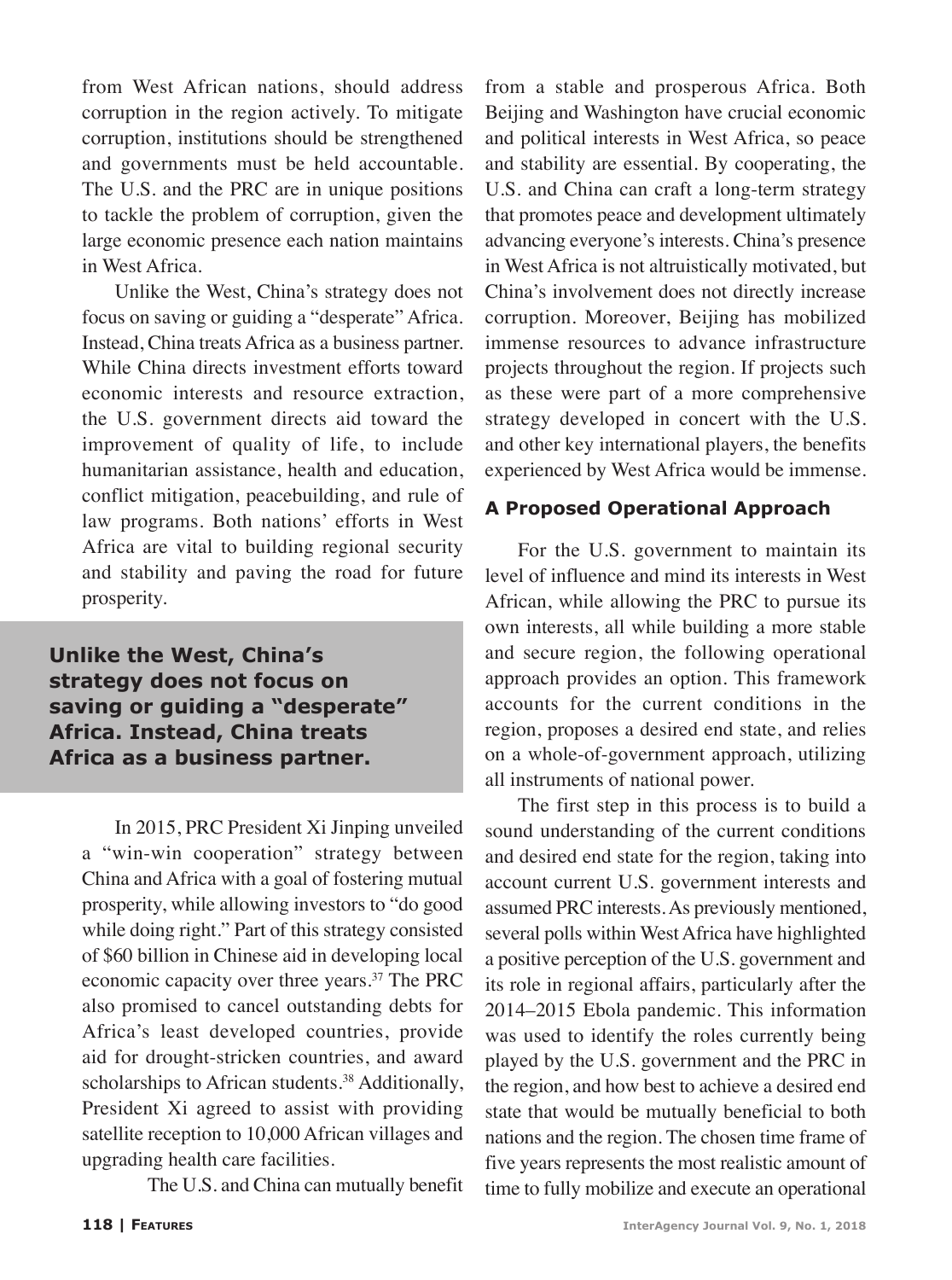approach such as the one proposed.

To address the comparative effects of the operational approach, it is also necessary to highlight the disparity of current PRC actions in the region compared to those of the U.S. government. Also of note are the emerging West African governments that are the most susceptible to foreign influence. By using these current conditions along with the five-year time frame, the desired end states of sustained U.S. government influence in the region, greater U.S. government and PRC economic cooperation, and strong intra-regional partnerships between stable West African governments were developed, as those were achievable and sustainable. The result is an operational framework, allowing implementation that optimizes existing plans and available resources. The goal is to strengthen West African nations individually, and the region as a whole, which is in the interest of both the U.S. government and the PRC.

# *Diplomacy: Laying the Groundwork*

**Emphasis of shared interests.** By initiating direct communication between respective diplomats and government leaders, the intent is to emphasize how cooperation vice competition can have the greatest benefit for all parties involved. It may require compromise on a number of fronts, but the establishment and continued underscoring of shared interests (in addition to mutually exclusive interests) provide a solid foundation for action.

**Initiation of joint ventures.** In this step, the U.S. government and the PRC undertake projects in West Africa by either combining efforts on a single project (new/upgraded port facilities, road ways, water treatment facilities, etc.) or by engaging in complementary efforts (U.S. government builds a hospital, PRC builds a road leading to it; U.S. government builds a school, PRC supplies busses to bring children to school, etc.). Alternatively, joint ventures can ensure that structures are designed for and constructed with a standard voltage across an entire country or deconflict projects so both nations are not building duplicate roads, wells, or power grids. This step takes careful planning and consideration, especially with regard to how it impacts the host nation and region.

**Shared interests align.** Over time, from this strategy, currently unknown shared interests will begin to materialize. As more areas of cooperation in West Africa come to light and after the successes of joint ventures, opportunities and willingness for future cooperation will grow.

# **...working with the Chinese, instead of competing with them, is to our long-term benefit.**

# *Information: Preaching the Benefits*

**Promoting the benefits.** Perhaps the hardest part of this whole process is promoting the benefits, while simultaneously presenting policymakers on both sides with feasible and attractive options. By demonstrating the financial benefits of cooperation with Chinese projects to maximize the benefits toward local populations and hostnation government stability, decisionmakers will be more apt to provide their support. It is imperative that U.S. national interests as stated in the National Security Strategy and the U.S. Strategy Toward Sub-Saharan Africa serve as the foundation to educate both decisionmakers and the U.S. population on how working with the Chinese, instead of competing with them, is to our long-term benefit. This will involve cost estimates, assessments on measures of effectiveness, and an unfiltered outlook of the impact—to both governments and to the host nations of West Africa.

**Achieve buy-in from the U.S. population.** Using U.S. tax dollars to improve other nations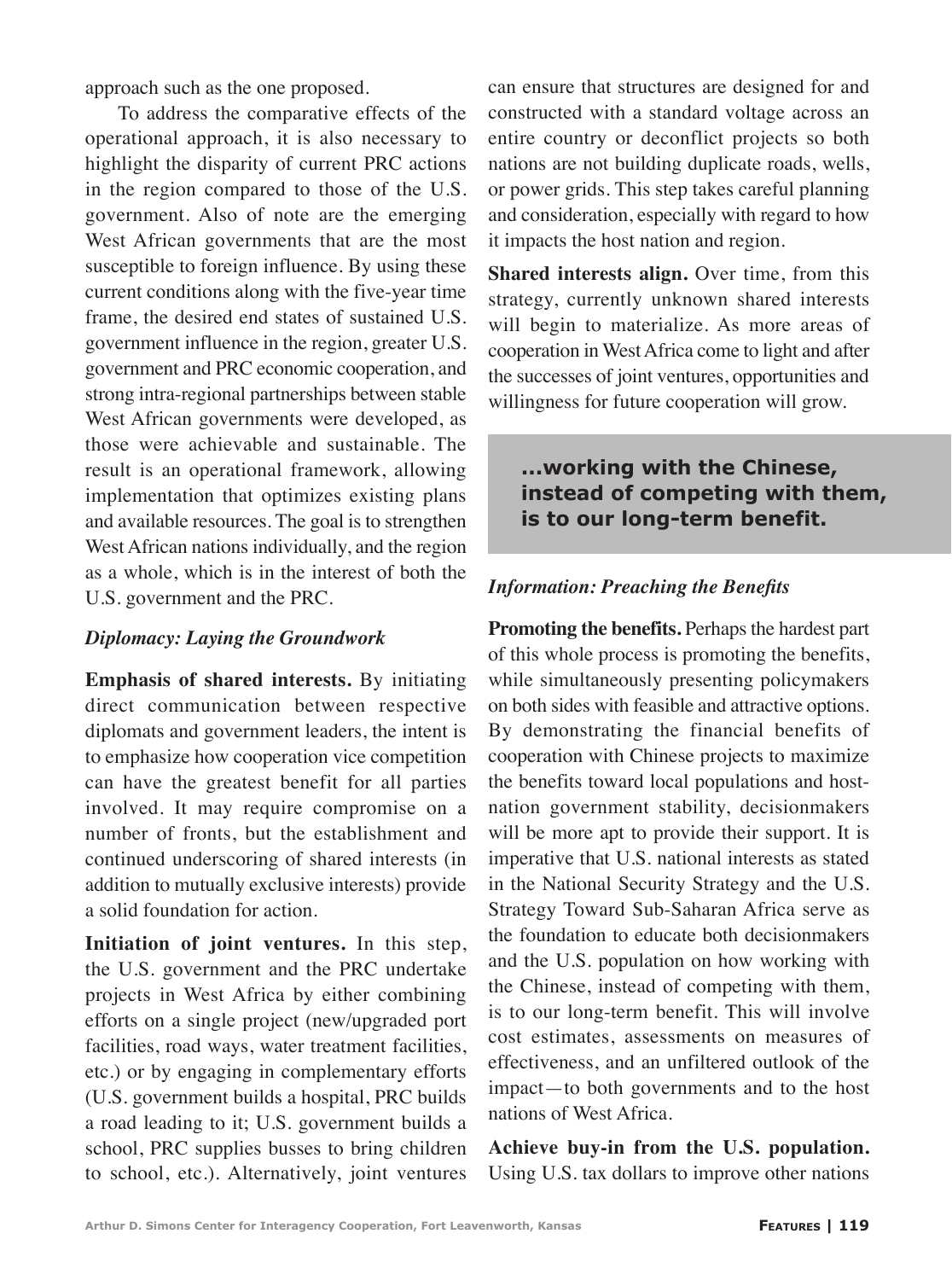is not always a popular idea and, frequently, meets staunch resistance from the U.S. population and media outlets. But this step is just as essential as the promotion of benefits, as without the support of the U.S. people, legislation authorizing actions taken in this framework would be quickly scuttled. Similarly, if the U.S. population is led to believe that the PRC is the recipient of the most benefit from cooperation, public perception would quickly sour.

**Promote successes and gains.** As projects begin to materialize and their impacts can be easily seen, a critical part of this process is displaying and selling those gains. In doing so, popular support is cemented for future ventures or areas for cooperation.

# *Military: Allowing Nations to Secure Themselves*

**Increased capacity.** Nuanced deployment of U.S. military forces can be tailored to increase the capacity of West African nations. Much of this is already taking root, via the U.S. Army National Guard State Partnership Program, the Regionally Aligned Forces construct, and a number of multinational exercises in West Africa. The focus, in line with the NSS and AFRICOM mission, is currently to counter VEOs and build capacity in some key nations in the region. With some alterations, the focus can shift to capacity building, to include training and equipping, to allow for the nations of West Africa to maintain their own physical security.

**Coordinate efforts with the AU.** Integration of coordination of efforts with the African Union (AU) will augment single-nation military capacities and forge a path for greater regional military cooperation. This places less of a counterterrorism burden on Western forces and builds stronger regional relations.

**Regional partnerships replace United Nations (UN) missions.** Ultimately UN missions in West Africa can be replaced by host-nation or regional forces. Regional nations that can contribute capable, professional forces toward the AU or handle small, regional crises themselves diminishes the need for outside nations, including the U.S. and China, to send large forces to West Africa, which will promote greater regional stability, responsible national militaries, and increased trust and support of local populations for their governments.

### *Economic: Sealing the Deal*

**Increase industry access to electricity.** Monrovia, the capital of Liberia, does not have reliable access to electricity. Considering that other cities of smaller scale in the neighboring nations likely experience the same rate of power or less, expanded access to electricity is an ideal starting point.

### **Promote economic growth and diversification.**

Industrial access to economic diversification will not only strengthen the economy of any one nation, but the entire region. Combining Chinese investment with the U.S. Power Africa program could assist with broadening the reach of both nations' programs, while rapidly increasing power availability in targeted regions. By speeding up the access to dependable power, other investment projects from housing, to hospitals, to factories that rely on electricity could take shape through both the government and private sector and further stimulate economic growth.

### **Conclusion**

Building a secure and stable West Africa is in the mutual interests of the U.S. government and the PRC. Through cooperation between Washington and Beijing, West Africa will begin to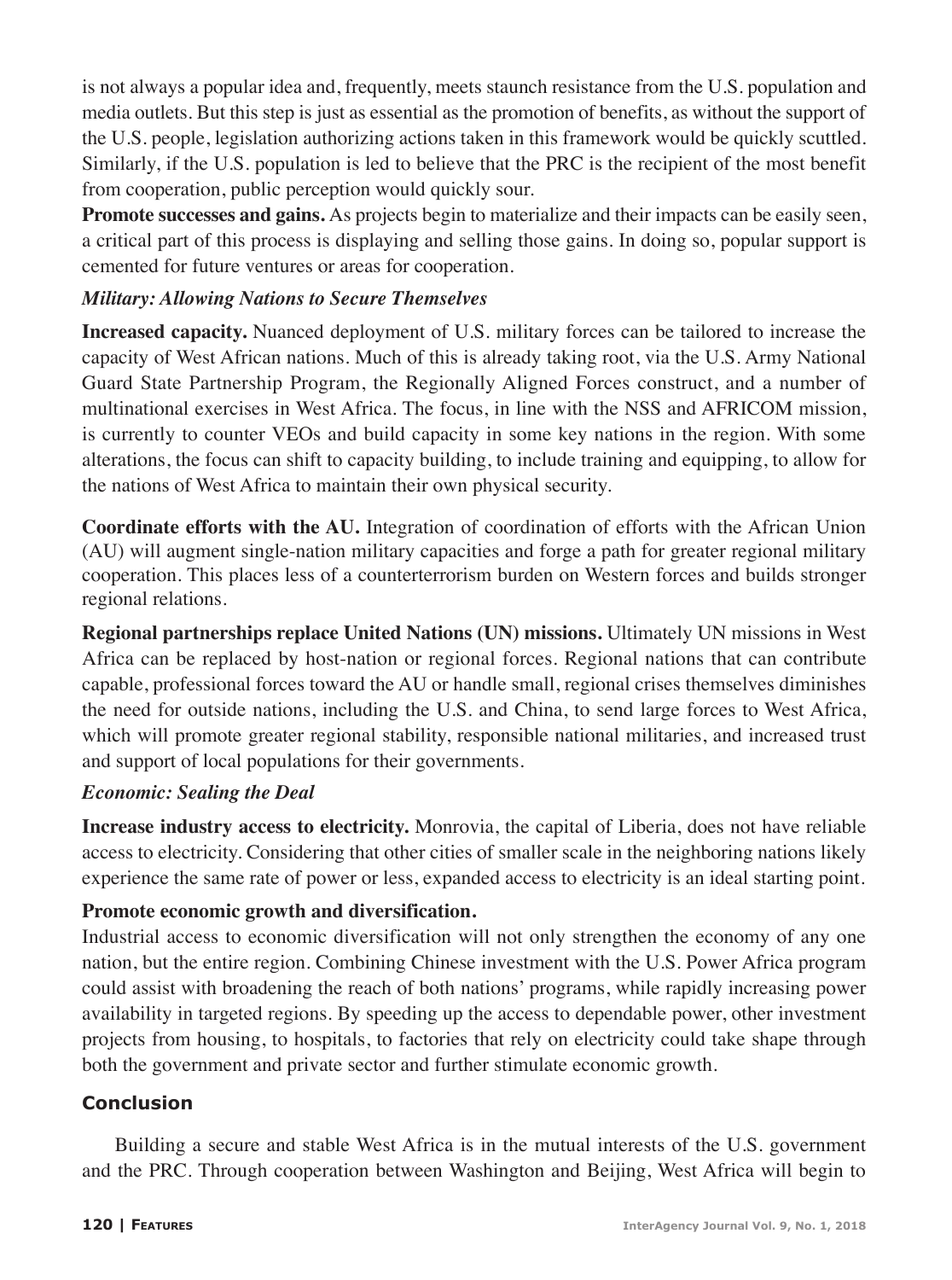thrive in ways that benefit the region, the countries therein, the United States, and China alike. U.S. government and PRC leaders often tend to view their interests and approaches in the region as competitive and on a collision course. However, with cooperative and complementary efforts, each nation can continue to pursue mutual interests, while simultaneously improving the state of affairs in West Africa. *IAJ*

# **NOTES**

1 Millennium Challenge Corporation, "How to Read a Scorecard," <https://www.mcc.gov/who-wefund/how-to-read-a-scorecard>, accessed on May 14, 2017.

2 U.S. Department of State, "Standard Foreign Assistance Indicators (USAID)," <https://www.state. gov/f/indicators/>, accessed on May 14, 2017.

3 Madison Condon, "China in Africa: What the Policy of Nonintervention Adds to the Western Development Dilemma," <http://fletcher.tufts.edu/Praxis/~/media/Fletcher /Microsites/praxis/ xxvii/2CondonChinaAfrica.pdf>, accessed on May 14, 2017.

4 Vivian C. Jones and Brock R. Williams, "U.S. Trade and Investment Relations with Sub-Saharan Africa and the African Growth and Opportunity Act," Congressional Research Service, Washington, 2012, p. 7.

5 Richard Wike et al., "America's Global Image," Pew Research Center, 2012, <http://www.pewglobal. org/2015/06/23/1-americas-global-image/>, accessed on November 12, 2016.

6 Mogopodi Lekorwe et al., "China's Growing Presence in Africa Wins Largely Positive Reviews," Afrobarometer Dispatch No. 122, Fall 2016, p. 5, <http://afrobarometer.org /sites/default/files/publications/ Dispatches/ab\_r6\_dispatchno122\_perceptions\_of\_china\_in\_africa1.pdf>, accessed on February 4, 2017.

7 U.S. Census Bureau, "Trade in Goods with Senegal," 2016, <http://www.census.gov/foreign-trade/ balance/c7440.html>, accessed on January 28, 2017.

8 U.S. Bureau of Economic Analysis, "Senegal–International Trade and Investment Country Facts," July 25, 2016, <https://www.bea.gov/international/factsheet/factsheet.cfm?Area=433>, accessed on January 28, 2017.

9 Bob Tortora and Elizabeth Mendes, "U.S. Approval Down in Senegal, South Africa, Tanzania," Gallup, June 28, 2013, <http://www.gallup.com/poll/163301/approval-down-senegal-south-africa-tanzania. aspx>, accessed on February 4, 2017.

10 Wike et. al., "America's Global Image."

11 Lekorwe et al., p. 5.

12 World Bank, "World Integrated Trade Solution–China," 2017, <http://wits.worldbank .org/ CountryProfile/en/CHN>, accessed on February 11, 2017.

13 People's Republic of China Ministry of Commerce, "Statistical Bulletin of China's Outward Foreign Direct Investment," September 2011, p. 90, <http://images.mofcom.gov.cn /hzs/ accessory/201109/1316069658609.pdf>, accessed on February 11, 2017.

14 Richard Wike et al., "Views of China and the Global Balance of Power," Pew Research Center, June 23, 2015, <http://www.pewglobal.org/2015/06/23/2-views-of-china-and-the-global-balance-ofpower/#china-receives-generally-positive-ratings-from-global-publics>, accessed on November 12, 2016.

15 Lekorwe et al., p. 15.

16 U.S. Census Bureau, "Trade in Goods with Ghana," November 17, 2016, <http://www.census.gov/